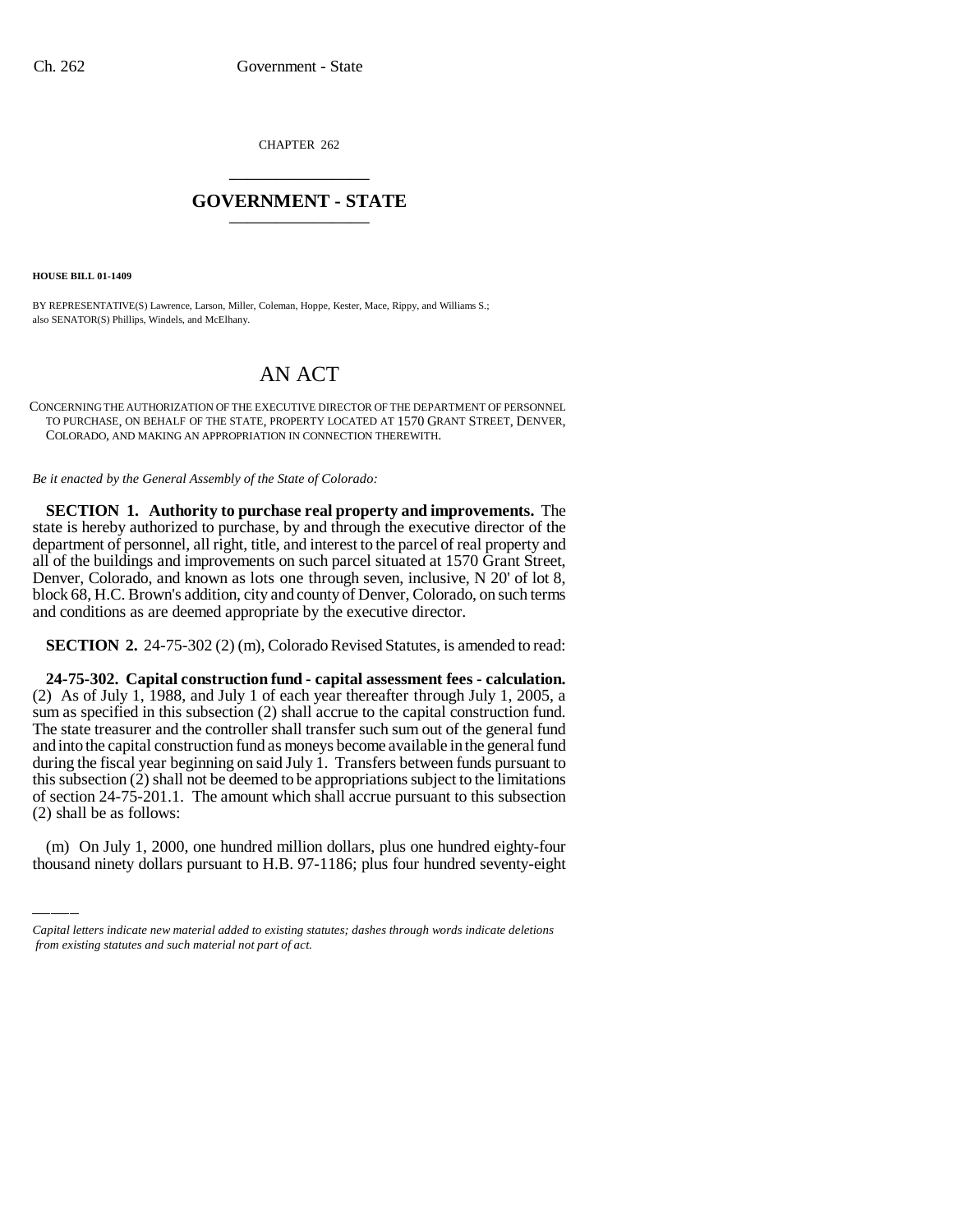thousand six hundred thirty-four dollars pursuant to H.B. 97-1077, enacted at the first regular session of the sixty-first general assembly; plus twelve thousand two hundred seventeen dollars pursuant to S.B. 98-021, enacted at the second regular session of the sixty-first general assembly; plus seventy-one thousand two hundred seven dollars pursuant to H.B. 98-1160, enacted at the second regular session of the sixty-first general assembly; plus five hundred thousand dollars pursuant to H.B. 00-1069, enacted at the second regular session of the sixty-second general assembly; plus eight hundred twelve thousand seven hundred sixty-four dollars pursuant to H.B. 00-1107, enacted at the second regular session of the sixty-second general assembly; plus two hundred fifty-eight thousand one hundred eighty-six dollars pursuant to H.B. 00-1111, enacted at the second regular session of the sixty-second general assembly; plus six hundred twenty-five thousand two hundred three dollars pursuant to H.B. 00-1158, enacted at the second regular session of the sixty-second general assembly; plus four hundred forty-two thousand eight hundred fifty-two dollars pursuant to H.B. 00-1201, enacted at the second regular session of the sixty-second general assembly; plus four hundred sixteen thousand eight hundred two dollars pursuant to H.B. 00-1214, enacted at the second regular session of the sixty-second general assembly; plus sixty-nine thousand four hundred sixty-seven dollars pursuant to H.B. 00-1247, enacted at the second regular session of the sixty-second general assembly; plus sixty-nine thousand four hundred sixty-seven dollars pursuant to H.B. 00-1317, enacted at the second regular session of the sixty-second general assembly; plus one hundred sixty-eight million four hundred forty-six thousand two hundred ninety-three dollars pursuant to H.B. 00-1452, enacted at the second regular session of the sixty-second general assembly; PLUS TWO MILLION ONE HUNDRED THIRTY-NINE THOUSAND FOUR HUNDRED SIXTY-NINE DOLLARS PURSUANT TO H.B. 01-1409, ENACTED AT THE FIRST REGULAR SESSION OF THE SIXTY-THIRD GENERAL ASSEMBLY.

**SECTION 3.** 24-75-302 (2) (n) and (2) (n.5), Colorado Revised Statutes, as amended by Senate Bill 01-232, enacted at the First Regular Session of the Sixty-third General Assembly, are amended to read:

**24-75-302. Capital construction fund - capital assessment fees - calculation.** (2) As of July 1, 1988, and July 1 of each year thereafter through July 1, 2005, a sum as specified in this subsection (2) shall accrue to the capital construction fund. The state treasurer and the controller shall transfer such sum out of the general fund and into the capital construction fund as moneys become available in the general fund during the fiscal year beginning on said July 1. Transfers between funds pursuant to this subsection (2) shall not be deemed to be appropriations subject to the limitations of section 24-75-201.1. The amount which shall accrue pursuant to this subsection (2) shall be as follows:

(n) On July 1, 2001, one hundred million dollars, plus one hundred fifty-four thousand six hundred thirty-six dollars pursuant to H.B. 97-1186; plus nine hundred five thousand seven hundred twenty-three dollars pursuant to H.B. 97-1077, enacted at the first regular session of the sixty-first general assembly; plus nine thousand eight hundred ninety dollars pursuant to S.B. 98-021, enacted at the second regular session of the sixty-first general assembly; plus three hundred forty-nine thousand fifty-five dollars pursuant to H.B. 98-1160, enacted at the second regular session of the sixty-first general assembly; plus three hundred twenty-six thousand thirty-two dollars pursuant to H.B. 00-1107, enacted at the second regular session of the sixty-second general assembly; plus ninety-seven thousand two hundred fifty-four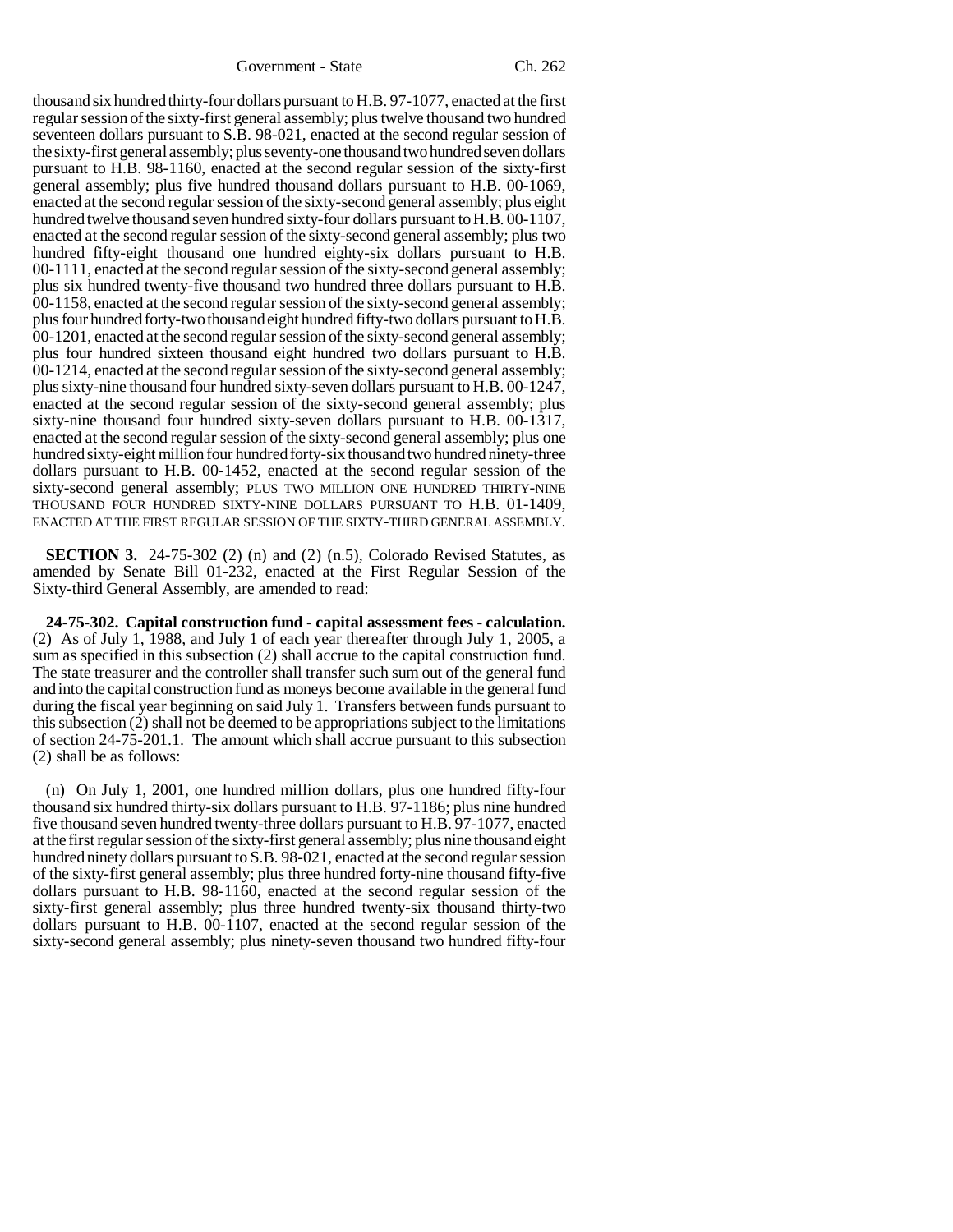#### Ch. 262 Government - State

dollars pursuant to H.B. 00-1111, enacted at the second regular session of the sixty-second general assembly; plus two hundred ninety-one thousand seven hundred sixty-one dollars pursuant to H.B. 00-1158, enacted at the second regular session of the sixty-second general assembly; plus one million one hundred sixteen thousand nine hundred seventy-one dollars pursuant to H.B. 00-1201, enacted at the second regular session of the sixty-second general assembly; plus four hundred sixteen thousand eight hundred two dollars pursuant to H.B. 00-1214, enacted at the second regular session of the sixty-second general assembly; plus sixty-nine thousand four hundred sixty-seven dollars pursuant to H.B. 00-1247, enacted at the second regular session of the sixty-second general assembly; plus one hundred fifty-four million two hundred eighty-six thousand six hundred seventy-six dollars ONE HUNDRED FIFTY-TWO MILLION ONE HUNDRED FORTY-SEVEN THOUSAND TWO HUNDRED SEVEN DOLLARS pursuant to S.B. 01-232, enacted at the first regular session of the sixty-third general assembly;

(n.5) On March 1, 2002, forty-three million six hundred sixty thousand eight hundred eighty-six dollars FORTY-FIVE MILLION EIGHT HUNDRED THOUSAND THREE HUNDRED FIFTY-FIVE DOLLARS pursuant to S.B. 01-232, enacted at the first regular session of the sixty-third general assembly.

**SECTION 4. Capital construction appropriation.** (1) In addition to any other appropriation, for the fiscal year beginning July 1, 2000, there is hereby appropriated out of moneys in the capital construction fund not otherwise appropriated, the sum of five million dollars (\$5,000,000) to the department of personnel, or so much thereof as may be necessary, for the implementation of section 1 of this act, to be allocated as follows:

(a) Four million five hundred thousand dollars (\$4,500,000) for the purchase of the real property, buildings, and improvements described in section 1 of this act; and

(b) Five hundred thousand dollars (\$500,000) for costs associated with space planning, design, construction, remodeling, reconfiguration, and signage, telephone and computer connection, and initial administrative and operating expenses.

(2) The moneys appropriated shall become available to the department of personnel upon passage of this act and shall remain available until the completion of such purchase or for a period of three years, whichever comes first, at which time such unexpended and unencumbered balances shall revert to the capital construction fund.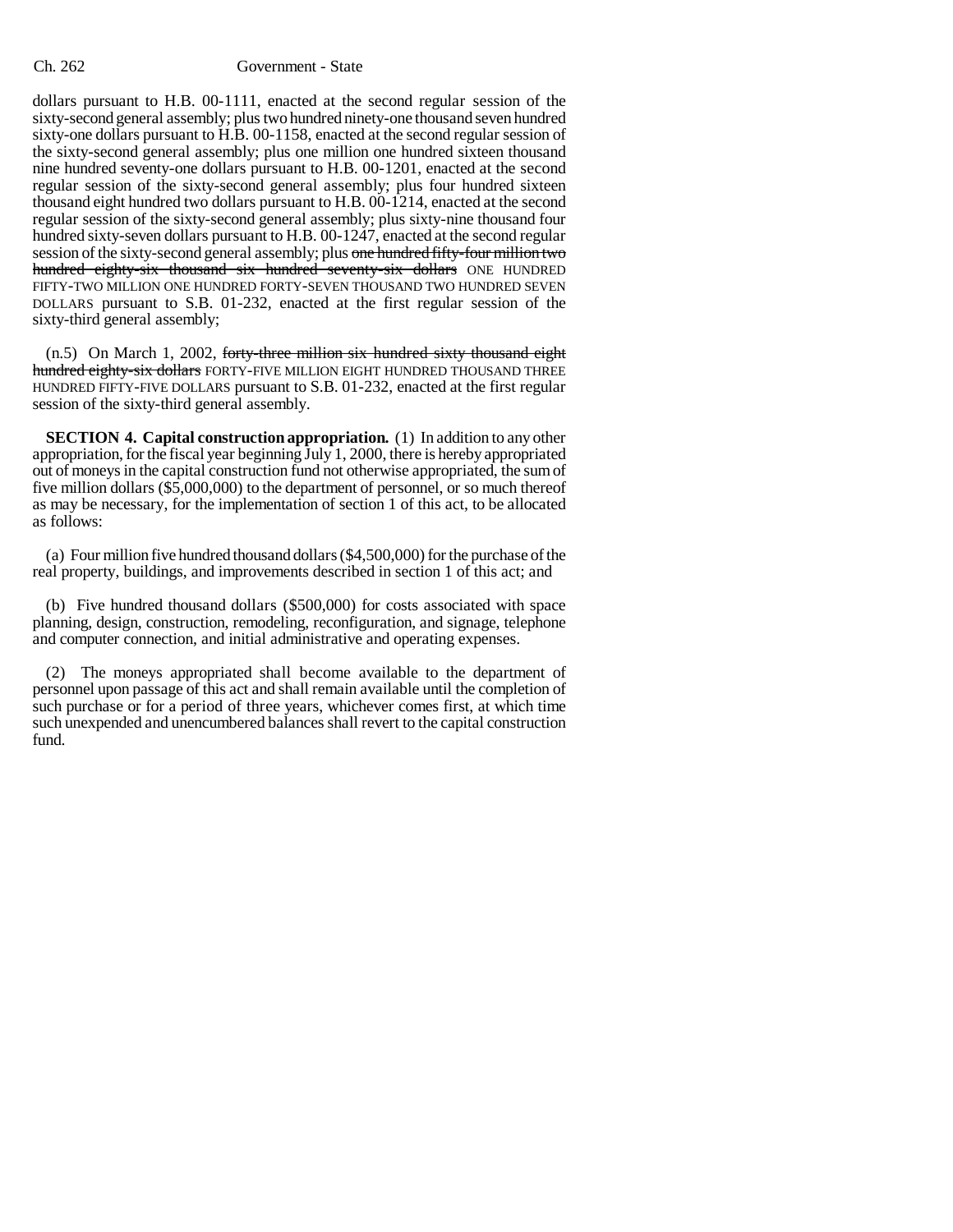|                 |       | APPROPRIATION FROM  |               |              |               |              |  |
|-----------------|-------|---------------------|---------------|--------------|---------------|--------------|--|
|                 |       | <b>CAPITAL</b>      |               |              |               |              |  |
|                 |       | CAPITAL             | CONSTRUCTION  |              | <b>CASH</b>   |              |  |
| ITEM &          |       | <b>CONSTRUCTION</b> | <b>FUND</b>   | <b>CASH</b>  | <b>FUNDS</b>  | FEDERAL      |  |
| <b>SUBTOTAL</b> | TOTAL | <b>FUND</b>         | <b>EXEMPT</b> | <b>FUNDS</b> | <b>EXEMPT</b> | <b>FUNDS</b> |  |
|                 |       |                     |               |              |               |              |  |

**SECTION 5.** Part XIV (1) and the affected totals of section 3 of chapter 336, Session Laws of Colorado 1998, as amended by section 7 of chapter 363, Session Laws of Colorado 1999, as further amended by section 16 of chapter 413, Session Laws of Colorado 2000, are amended to read:

## Section 3. **Capital Construction Appropriation.**

#### **PART XIVDEPARTMENT OF REVENUE**

| (1) CAPITAL CONSTRUCTION   |           |           |             |
|----------------------------|-----------|-----------|-------------|
| <b>PROJECTS</b>            |           |           |             |
| Fort Morgan Building       |           |           |             |
| Replacement                | 324,099   | 324,099   |             |
| New Building, Phase 1      | 4.500.000 | 4,500,000 |             |
|                            | 1,639,469 | 1,639,469 |             |
| Loma Port of Entry Asphalt |           |           |             |
| Repair                     | 433,981   | 317,770   | $116.211^3$ |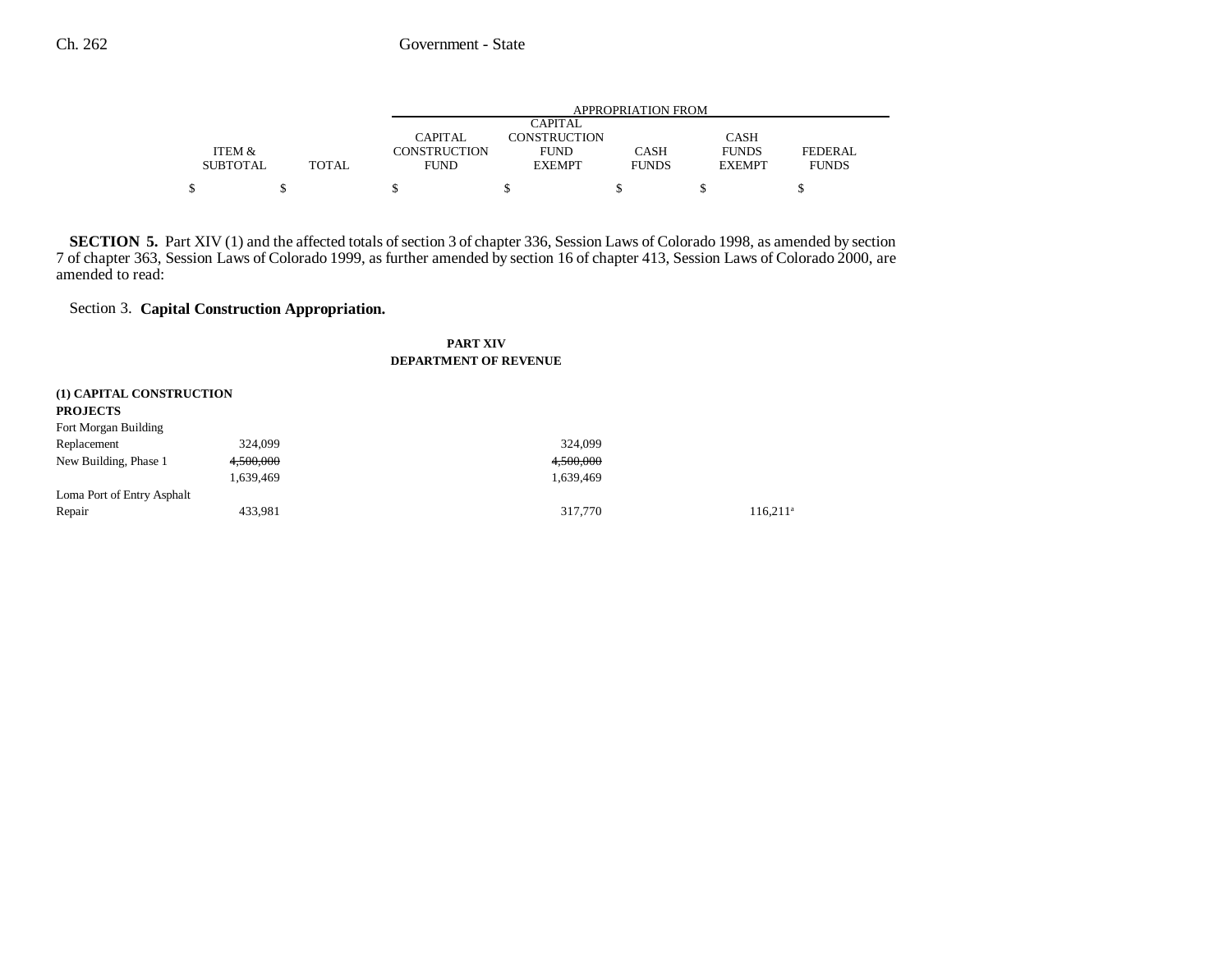Reengineering Project, Motor Carrier Services Division, Phase 2 of 5 1,044,855 1,044,855 1,044,855

6,302,935 3,442,404

<sup>a</sup> These amounts shall be from the Highway Users Tax Fund pursuant to Section 43-4-201 (3)(a), C.R.S.

| <b>TOTALS PART XIV</b> |                          |               |              |                  |              |
|------------------------|--------------------------|---------------|--------------|------------------|--------------|
| (REVENUE)              | \$6,302,935              | \$5,141,869   |              | \$1,161,066      |              |
|                        | \$3,442,404              | \$2,281,338   |              |                  |              |
| <b>GRAND TOTALS</b>    |                          |               |              |                  |              |
| (CAPITAL CONSTRUCTION) | <del>\$614,559,474</del> | \$397,455,507 | \$44,668,899 | $$160,933,816^a$ | \$11,501,252 |
|                        | \$611,698,943            | \$394,594,976 |              |                  |              |

a Of this amount, \$1,636,120 contains a (T) notation and \$2,135,148 is from the Highway Users Tax Fund pursuant to Section 43-4-201(3)(a), C.R.S.

**SECTION 6.** Part II (2) and Part XIV (3) of Section 3 of Senate Bill 01-212, enacted at the First Regular Session of the Sixty-third General Assembly, are amended to read:

### Section. 3. **Capital construction appropriation.**

#### **PART IIDEPARTMENT OF CORRECTIONS**

**(2) CAPITAL CONSTRUCTION PROJECTS**

&K \*RYHUQPHQW 6WDWH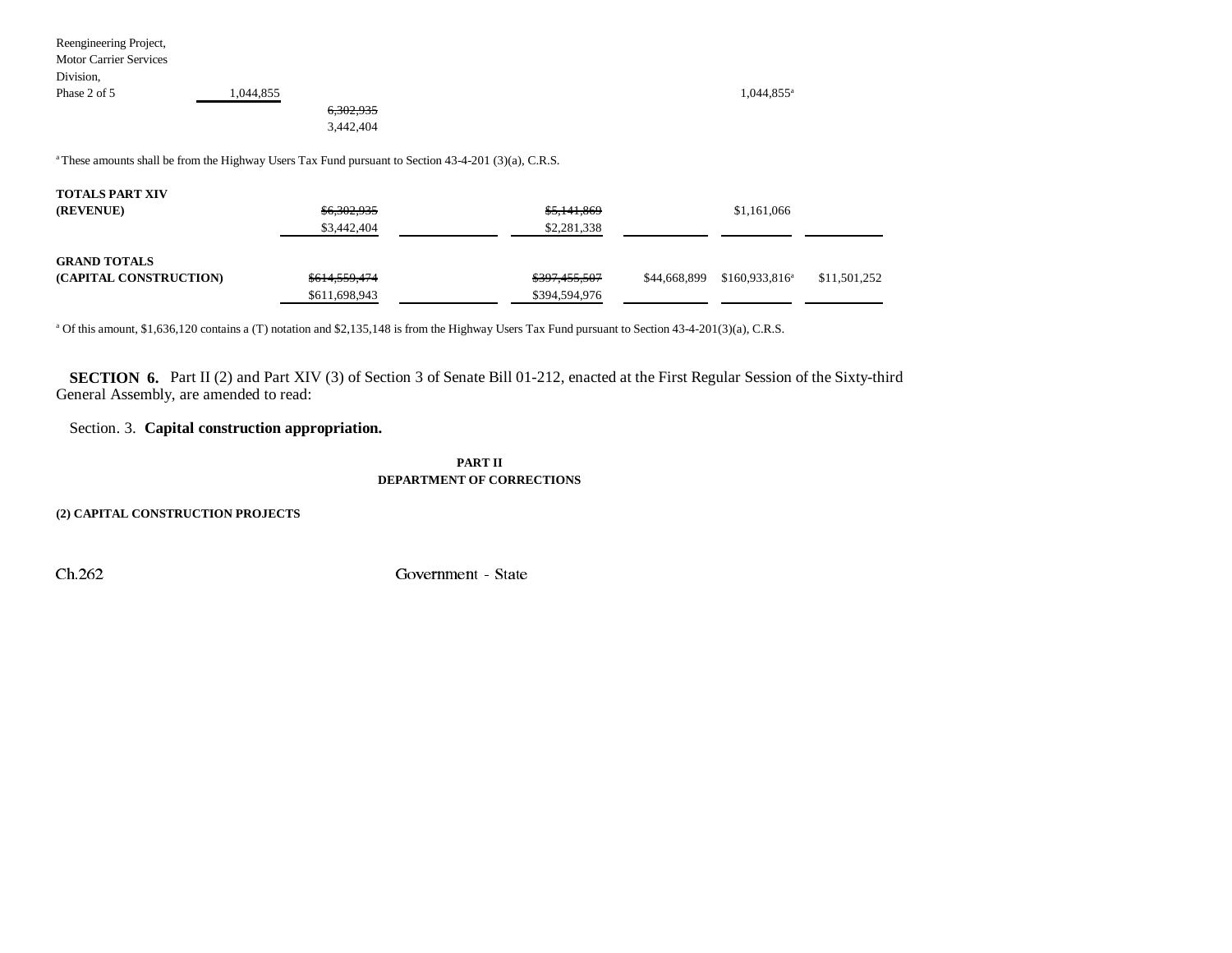|                                                          |                           |              | <b>APPROPRIATION FROM</b>                            |                                                                       |                             |                                              |                                |
|----------------------------------------------------------|---------------------------|--------------|------------------------------------------------------|-----------------------------------------------------------------------|-----------------------------|----------------------------------------------|--------------------------------|
|                                                          | ITEM &<br><b>SUBTOTAL</b> | <b>TOTAL</b> | <b>CAPITAL</b><br><b>CONSTRUCTION</b><br><b>FUND</b> | <b>CAPITAL</b><br><b>CONSTRUCTION</b><br><b>FUND</b><br><b>EXEMPT</b> | <b>CASH</b><br><b>FUNDS</b> | <b>CASH</b><br><b>FUNDS</b><br><b>EXEMPT</b> | <b>FEDERAL</b><br><b>FUNDS</b> |
| \$                                                       | \$                        |              | \$                                                   | \$                                                                    | \$                          | \$                                           | \$                             |
| Arkansas Valley Correctional                             |                           |              |                                                      |                                                                       |                             |                                              |                                |
| Facility, High Custody                                   |                           |              |                                                      |                                                                       |                             |                                              |                                |
| Expansion                                                | 19,790,603                |              |                                                      | 19,790,603                                                            |                             |                                              |                                |
|                                                          | 18,720,868                |              |                                                      | 18,720,868                                                            |                             |                                              |                                |
| <b>ARKANSAS VALLEY</b>                                   |                           |              |                                                      |                                                                       |                             |                                              |                                |
| CORRECTIONAL FACILITY,                                   |                           |              |                                                      |                                                                       |                             |                                              |                                |
| <b>HIGH CUSTODY EXPANSION -</b>                          |                           |              |                                                      |                                                                       |                             |                                              |                                |
| <b>AVAILABLE MARCH 1, 2002</b>                           | 1,069,735                 |              |                                                      | 1,069,735                                                             |                             |                                              |                                |
| San Carlos Correctional                                  |                           |              |                                                      |                                                                       |                             |                                              |                                |
| Facility 250-Bed Expansion                               | 18,804,814                |              |                                                      | 18,804,814                                                            |                             |                                              |                                |
| Denver Regional Diagnostic                               |                           |              |                                                      |                                                                       |                             |                                              |                                |
| Center,                                                  |                           |              |                                                      |                                                                       |                             |                                              |                                |
| Expansion/Renovation                                     | 15,394,593                |              |                                                      | 8,962,261                                                             |                             | $6,432,332^a$                                |                                |
| Fort Lyon Acquisition and                                |                           |              |                                                      |                                                                       |                             |                                              |                                |
| Renovation                                               | 12,312,239                |              |                                                      | 6,431,839                                                             |                             |                                              | 5,880,400                      |
| Colorado Correctional Center,<br>New Recreation Building | 783,513                   |              |                                                      |                                                                       |                             | 783,513 <sup>b</sup>                         |                                |
| Parole Electronic Records,                               |                           |              |                                                      |                                                                       |                             |                                              |                                |
| Phase 2 of 3 - Available                                 |                           |              |                                                      |                                                                       |                             |                                              |                                |
| March 1, 2002                                            | 1,136,730                 |              |                                                      | 1,136,730                                                             |                             |                                              |                                |
|                                                          |                           |              |                                                      |                                                                       |                             |                                              |                                |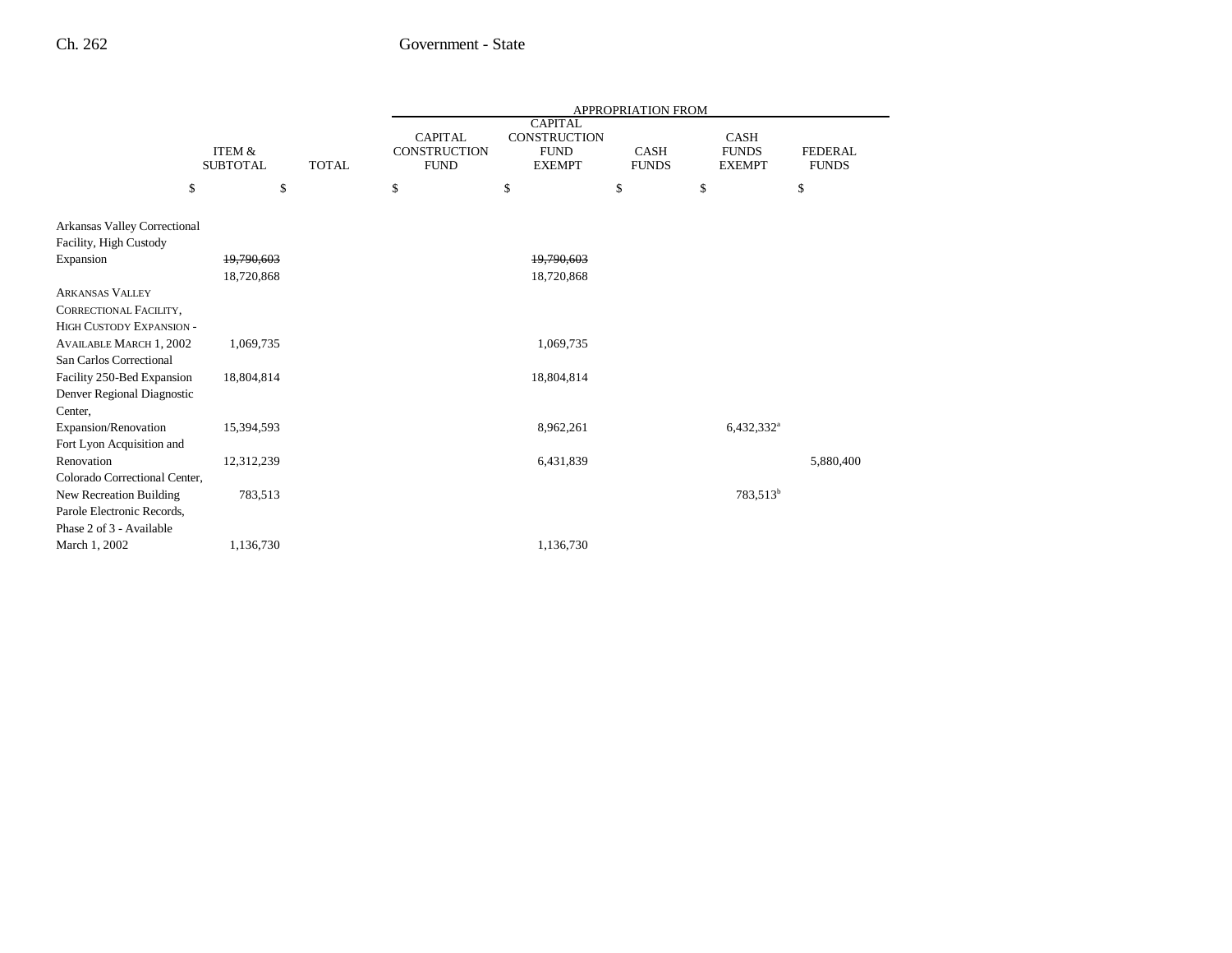Correctional Industries,

Minor Construction Projects<sup>1</sup> 250,000<sup>c</sup> 250,000<sup>c</sup> 250,000<sup>c</sup>

68,472,492

a This amount shall be from the Corrections Expansion Reserve Fund.

<sup>b</sup> This amount shall be from sales revenues earned by the Canteen Operation.

c This amount shall be from sales revenues earned by Correctional Industries.

|                                   |                       | <b>PART XIV</b>                |
|-----------------------------------|-----------------------|--------------------------------|
|                                   |                       | <b>DEPARTMENT OF PERSONNEL</b> |
| (3) CAPITAL CONSTRUCTION PROJECTS |                       |                                |
| Capitol Complex Master Plan       | 1,000,000             | 1,000,000                      |
| Telecommunications                |                       |                                |
| Services, Replacement of          |                       |                                |
| Durango Maintenance               |                       |                                |
| Building - Available March 1,     |                       |                                |
| 2002                              | 112,322               | 112,322                        |
| Statewide Multi-Use Network       |                       |                                |
| Implementation                    | 2,450,000             | 2,450,000                      |
| Statewide Multi-Use Network       |                       |                                |
| <b>Implementation - Available</b> |                       |                                |
| March 1, 2002                     | 250,000               | 250,000                        |
| <b>Public Safety</b>              |                       |                                |
| <b>Communications Trust Fund</b>  | <del>17,725,000</del> | <del>17,725,000</del>          |
|                                   | 16,655,265            | 16,655,265                     |
| <b>PUBLIC SAFETY</b>              |                       |                                |
| <b>COMMUNICATIONS TRUST</b>       |                       |                                |
| FUND - AVAILABLE MARCH 1,         |                       |                                |
| 2002                              | 1,069,735             | 1,069,735                      |

&K \*RYHUQPHQW 6WDWH